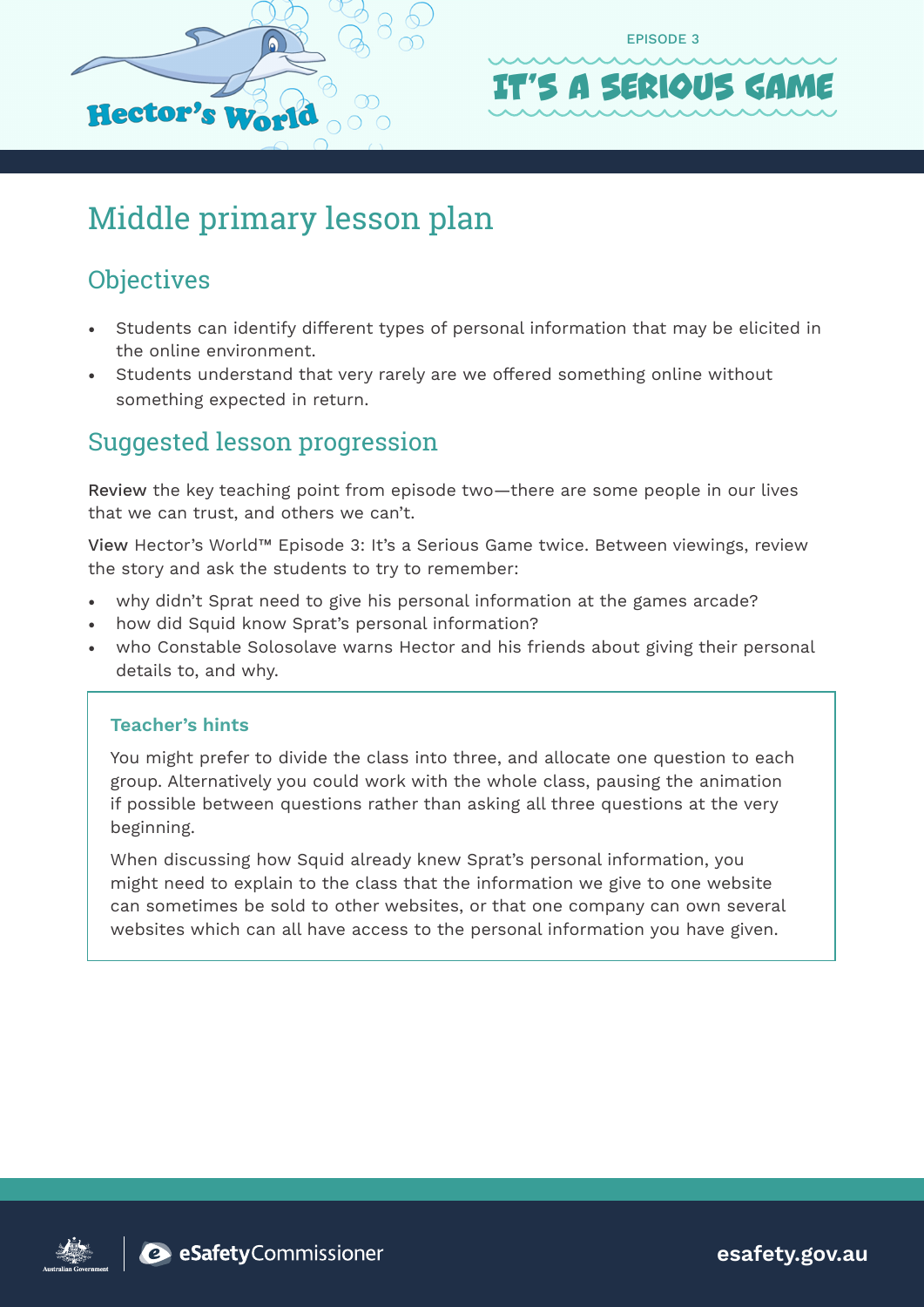## Activity

Assign the students into small groups. Distribute a 'Squid's birthday bonus' worksheet to each group, explaining that their job is to identify the different types of personal details that the form asks for and think about why someone would give the website that information. Allow approximately five minutes for completion.

Gather the class together and discuss the worksheet. Emphasise that in order to receive the 'free' gift, the website is asking people to 'give away' something very special and unique—their personal details. Ask the class for other examples of where they have to give something in order to get something in return. Examples may include when shopping, entering competitions, or registering with a website in order to play an online game.

Ask the class if knowing what they do about Squid, they would give him their details?

Review the lesson, including these points:

- we are likely to be asked for our personal details at different times throughout our lives, for a variety of reasons
- competitions and 'free' give-aways often ask for our personal details. As Sprat experienced, this information can be used in different ways than we thought it would be
- it's a good idea to check with a parent before sharing your personal information (or anyone else's) with anyone.